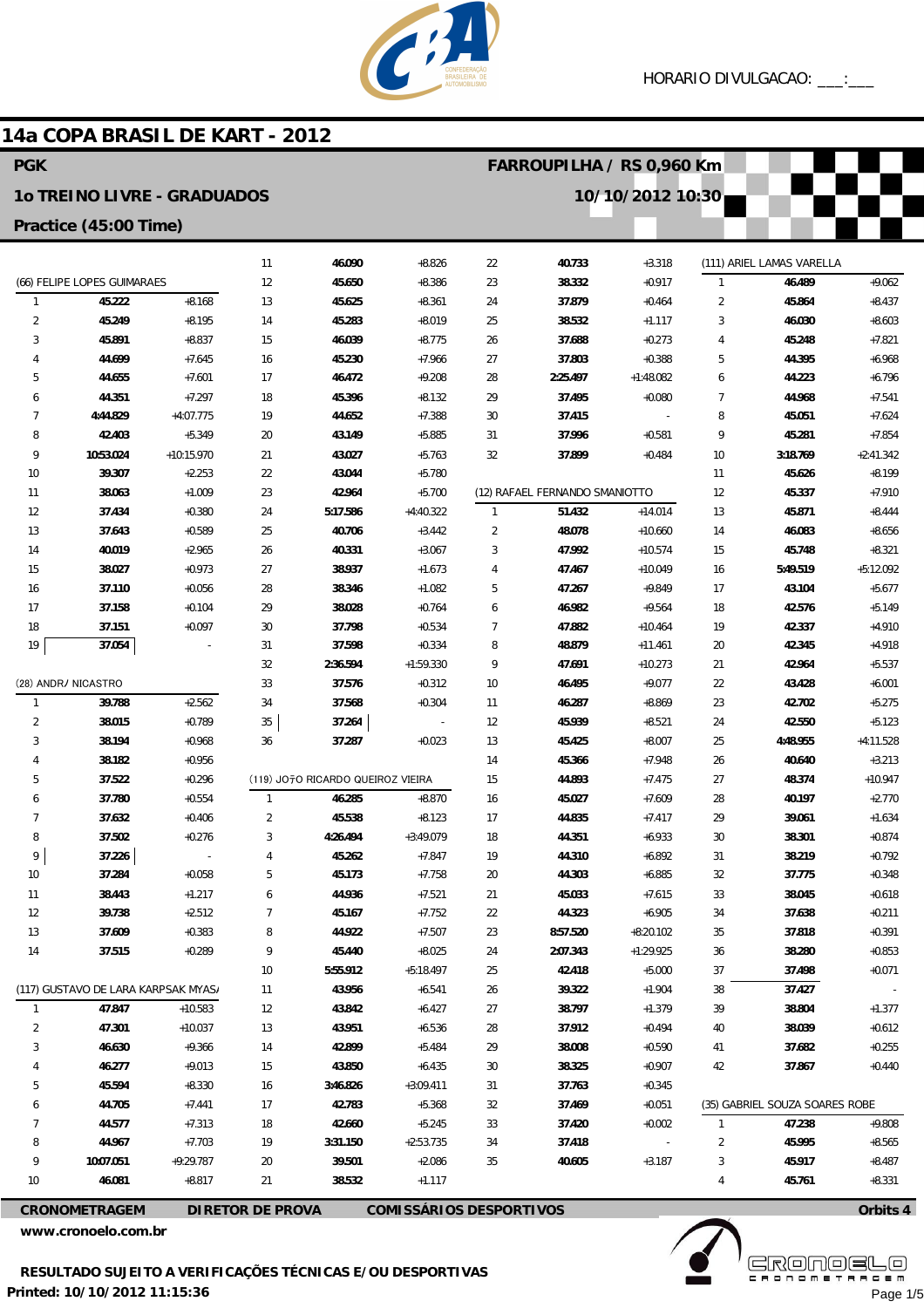

# 14a COPA BRASIL DE KART - 2012

| <b>PGK</b>                                             |                       |                      |                         |                    |                                |                | FARROUPILHA / RS 0,960 Km        |                      |                |                  |                      |  |  |
|--------------------------------------------------------|-----------------------|----------------------|-------------------------|--------------------|--------------------------------|----------------|----------------------------------|----------------------|----------------|------------------|----------------------|--|--|
| 10/10/2012 10:30<br><b>10 TREINO LIVRE - GRADUADOS</b> |                       |                      |                         |                    |                                |                |                                  |                      |                |                  |                      |  |  |
|                                                        | Practice (45:00 Time) |                      |                         |                    |                                |                |                                  |                      |                |                  |                      |  |  |
| 5                                                      | 45.584                | $+8.154$             | 9                       | 44.445             | $+6.995$                       | 22             | 37.666                           | $+0.175$             | 16             | 5:06.475         | +4:28.888            |  |  |
| 6                                                      | 45.200                | $+7.770$             | 10                      | 44.877             | $+7.427$                       | 23             | 37.491                           |                      | 17             | 44.789           | $+7.202$             |  |  |
| 7                                                      | 44.874                | $+7.444$             | 11                      | 44.954             | $+7.504$                       | 24             | 37.682                           | $+0.191$             | 18             | 44.339           | $+6.752$             |  |  |
| 8                                                      | 44.412                | $+6.982$             | 12                      | 4:19.054           | $+3:41.604$                    | 25             | 37.524                           | $+0.033$             | 19             | 44.272           | $+6.685$             |  |  |
| 9                                                      | 44.358                | $+6.928$             | 13                      | 45.192             | $+7.742$                       |                |                                  |                      | 20             | 43.651           | $+6.064$             |  |  |
| 10                                                     | 44.522                | $+7.092$             | 14                      | 45.133             | $+7.683$                       |                | (17) HENRIQUE SCHMITZ BASSO      |                      | 21             | 43.677           | $+6.090$             |  |  |
| 11                                                     | 8:33.088              | $+7:55.658$          | 15                      | 45.192             | $+7.742$                       | $\mathbf{1}$   | 45.365                           | $+7.840$             | 22             | 43.807           | $+6.220$             |  |  |
| 12                                                     | 46.035                | $+8.605$             | 16                      | 45.219             | $+7.769$                       | $\overline{2}$ | 44.774                           | $+7.249$             | 23             | 43.183           | $+5.596$             |  |  |
| 13                                                     | 45.090                | $+7.660$             | 17                      | 45.091             | $+7.641$                       | 3              | 45.412                           | $+7.887$             | 24             | 45.001           | $+7.414$             |  |  |
| 14                                                     | 45.301                | $+7.871$             | 18                      | 44.976             | $+7.526$                       | 4              | 43.753                           | $+6.228$             | 25             | 44.306           | $+6.719$             |  |  |
| 15                                                     | 44.882                | $+7.452$             | 19                      | 44.758             | $+7.308$                       | 5              | 44.224                           | $+6.699$             | 26             | 43.342           | $+5.755$             |  |  |
| 16                                                     | 44.072                | $+6.642$             | 20                      | 3:58.846           | $+3:21.396$                    | 6              | 44.060                           | $+6.535$             | 27             | 42.852           | $+5.265$             |  |  |
| 17                                                     | 44.918                | $+7.488$             | 21                      | 42.820             | $+5.370$                       | $\overline{7}$ | 44.050                           | $+6.525$             | 28             | 44.131           | $+6.544$             |  |  |
| 18                                                     | 43.960                | $+6.530$             | 22                      | 42.995             | $+5.545$                       | 8              | 3:21.200                         | $+2:43.675$          | 29             | 42.561           | $+4.974$             |  |  |
| 19                                                     | 44.536                | $+7.106$             | 23                      | 43.130             | $+5.680$                       | 9              | 44.924                           | $+7.399$             | 30             | 42.895           | $+5.308$             |  |  |
| 20                                                     | 43.638                | $+6.208$             | 24                      | 47.219             | $+9.769$                       | 10             | 44.924                           | $+7.399$             | 31             | 42.157           | $+4.570$             |  |  |
| 21                                                     | 43.083                | $+5.653$             | 25                      | 43.154             | $+5.704$                       | 11             | 44.795                           | $+7.270$             | 32             | 42.037           | $+4.450$             |  |  |
| 22                                                     | 42.603                | $+5.173$             | 26                      | 8:14.884           | $+7:37.434$                    | 12             | 44.812                           | $+7.287$             | 33             | 5:35.642         | $+4:58.055$          |  |  |
| 23                                                     | 44.142                | $+6.712$             | 27                      | 39.821             | $+2.371$                       | 13             | 5:35.191                         | $+4:57.666$          | 34             | 40.016           | $+2.429$             |  |  |
| 24                                                     | 42.441                | $+5.011$             | 28                      | 38.492             | $+1.042$                       | 14             | 1:12.139                         | $+34.614$            | 35             | 39.951           | $+2.364$             |  |  |
| 25                                                     | 42.523<br>42.010      | $+5.093$<br>$+4.580$ | 29<br>30                | 38.164<br>4:55.685 | $+0.714$<br>$+4:18.235$        | 15             | 43.282<br>42.600                 | $+5.757$<br>$+5.075$ | 36<br>37       | 38.486<br>37.958 | $+0.899$<br>$+0.371$ |  |  |
| 26<br>27                                               | 42.124                | $+4.694$             | 31                      | 37.547             | $+0.097$                       | 16<br>17       | 42.722                           | $+5.197$             | 38             | 37.811           | $+0.224$             |  |  |
| 28                                                     | 4:59.236              | $+4:21.806$          | 32                      | 37.450             |                                | 18             | 42.204                           | $+4.679$             | 39             | 37.587           |                      |  |  |
| 29                                                     | 39.987                | $+2.557$             | 33                      | 37.915             | $+0.465$                       | 19             | 42.071                           | $+4.546$             | 40             | 4:09.662         | $+3:32.075$          |  |  |
| 30                                                     | 38.889                | $+1.459$             | 34                      | 37.720             | $+0.270$                       | 20             | 42.037                           | $+4.512$             |                |                  |                      |  |  |
| 31                                                     | 37.981                | $+0.551$             |                         |                    |                                | 21             | 11:12.625                        | $+10:35.100$         | (4) OLIN GALI  |                  |                      |  |  |
| 32                                                     | 39.456                | $+2.026$             |                         | (2) ANDRE PEDRALLI |                                | 22             | 41.165                           | $+3.640$             | 1              | 45.686           | $+8.079$             |  |  |
| 33                                                     | 38.215                | $+0.785$             | $\mathbf{1}$            | 49.493             | $+12.002$                      | 23             | 38.365                           | $+0.840$             | $\overline{2}$ | 46.475           | $+8.868$             |  |  |
| 34                                                     | 2:27.606              | $+1:50.176$          | $\overline{2}$          | 46.207             | $+8.716$                       | 24             | 37.759                           | $+0.234$             | 3              | 46.073           | $+8.466$             |  |  |
| 35                                                     | 37.651                | $+0.221$             | 3                       | 45.593             | $+8.102$                       | 25             | 38.065                           | $+0.540$             | $\overline{4}$ | 45.565           | $+7.958$             |  |  |
| 36                                                     | 37.430                |                      | 4                       | 45.088             | $+7.597$                       | 26             | 37.525                           |                      | 5              | 5:19.520         | +4:41.913            |  |  |
| 37                                                     | 37.473                | $+0.043$             | 5                       | 44.775             | $+7.284$                       |                |                                  |                      | 6              | 45.533           | $+7.926$             |  |  |
| 38                                                     | 37.475                | $+0.045$             | 6                       | 44.627             | $+7.136$                       |                | (77) PEDRO HENRIQUE COSTA SADERI |                      | 7              | 45.522           | $+7.915$             |  |  |
| 39                                                     | 37.657                | $+0.227$             | 7                       | 44.246             | $+6.755$                       | $\mathbf{1}$   | 47.812                           | $+10.225$            | 8              | 44.984           | $+7.377$             |  |  |
| 40                                                     | 37.562                | $+0.132$             | 8                       | 44.131             | $+6.640$                       | $\overline{2}$ | 45.924                           | $+8.337$             | 9              | 45.437           | $+7.830$             |  |  |
| 41                                                     | 38.289                | $+0.859$             | 9                       | 7:31.649           | $+6:54.158$                    | 3              | 45.272                           | $+7.685$             | 10             | 11:22.503        | $+10:44.896$         |  |  |
| 42                                                     | 37.709                | $+0.279$             | 10                      | 41.531             | $+4.040$                       | 4              | 45.375                           | $+7.788$             | 11             | 41.164           | $+3.557$             |  |  |
| 43                                                     | 37.899                | $+0.469$             | 11                      | 39.732             | $+2.241$                       | 5              | 45.105                           | $+7.518$             | 12             | 39.655           | $+2.048$             |  |  |
|                                                        |                       |                      | 12                      | 39.047             | $+1.556$                       | 6              | 45.639                           | $+8.052$             | 13             | 38.930           | $+1.323$             |  |  |
| (101) JONATHAN LOUIS DOS SANTOS<br>13                  |                       |                      |                         | 38.539             | $+1.048$                       | 7              | 45.035                           | $+7.448$             | 14             | 38.376           | $+0.769$             |  |  |
| 1                                                      | 49.157                | $+11.707$            | 14                      | 38.868             | $+1.377$                       | 8              | 44.867                           | $+7.280$             | 15             | 38.111           | $+0.504$             |  |  |
| 2                                                      | 47.429                | $+9.979$             | 15                      | 38.414             | $+0.923$                       | 9              | 1:10.153                         | $+32.566$            | 16             | 37.935           | $+0.328$             |  |  |
| 3                                                      | 46.740                | $+9.290$             | 16                      | 38.334             | $+0.843$                       | 10             | 47.385                           | $+9.798$             | 17             | 3:12.082         | $+2:34.475$          |  |  |
|                                                        | 45.741                | $+8.291$             | 17                      | 39.572             | $+2.081$                       | 11             | 45.511                           | $+7.924$             | 18             | 37.987           | $+0.380$             |  |  |
| 5                                                      | 45.644                | $+8.194$             | 18                      | 39.455             | $+1.964$                       | 12             | 45.817                           | $+8.230$             | 19             | 37.956           | $+0.349$             |  |  |
| 6                                                      | 45.043                | $+7.593$             | 19                      | 38.902             | $+1.411$                       | 13             | 49.750                           | $+12.163$            | $20\,$         | 39.807           | $+2.200$             |  |  |
| 7                                                      | 44.340                | $+6.890$             | 20                      | 4:02.608           | $+3:25.117$                    | 14             | 45.421                           | $+7.834$             | 21             | 37.750           | $+0.143$             |  |  |
| 8                                                      | 44.440                | $+6.990$             | 21                      | 38.328             | $+0.837$                       | 15             | 45.382                           | $+7.795$             | 22             | 37.624           | $+0.017$             |  |  |
|                                                        | <b>CRONOMETRAGEM</b>  |                      | <b>DIRETOR DE PROVA</b> |                    | <b>COMISSÁRIOS DESPORTIVOS</b> |                |                                  |                      |                |                  | Orbits 4             |  |  |

www.cronoelo.com.br

**EKÖUÖËËË** Page 2/5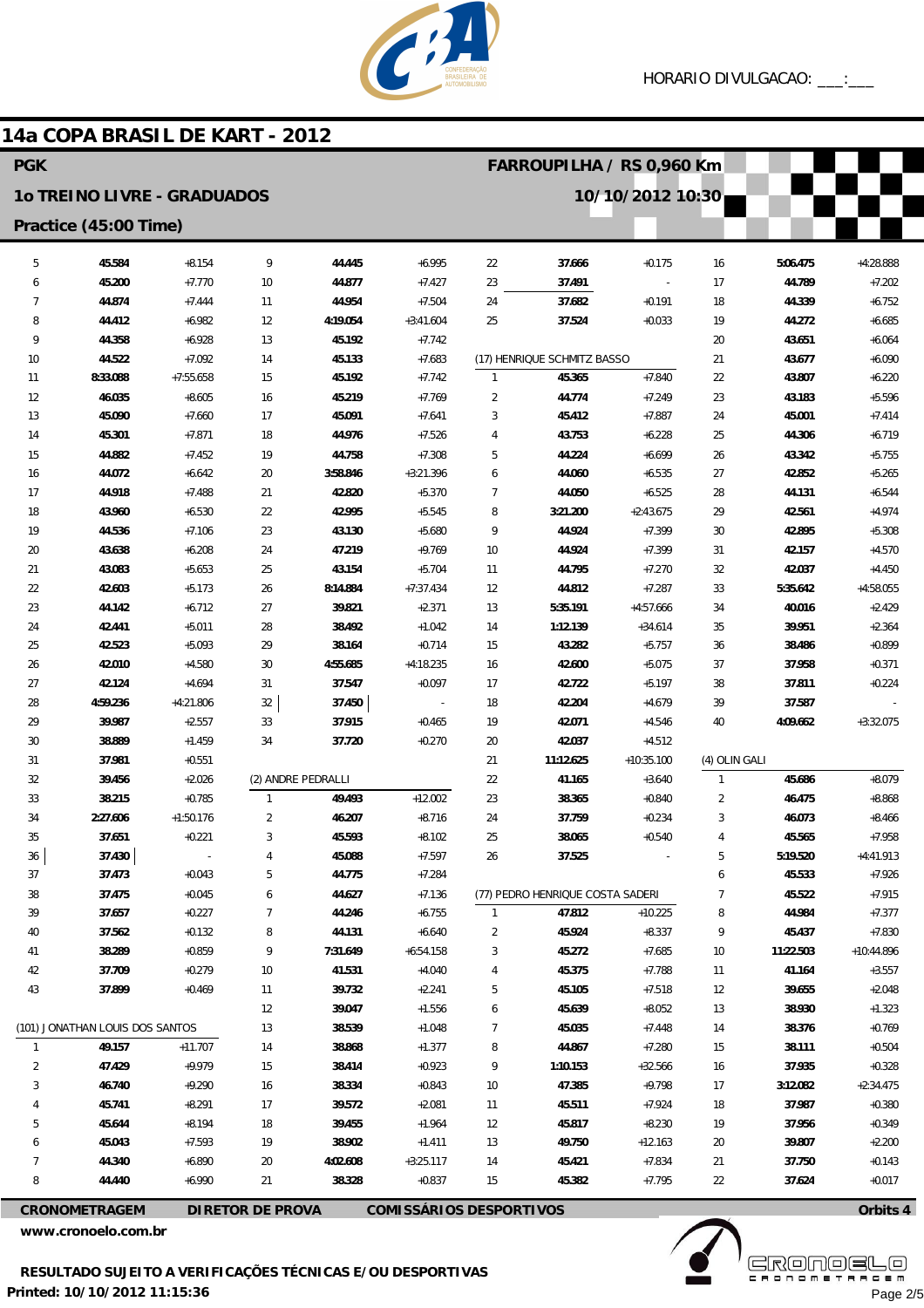

FARROUPILHA / RS 0,960 Km

10/10/2012 10:30



# 14a COPA BRASIL DE KART - 2012

## **PGK**

### **10 TREINO LIVRE - GRADUADOS**

## Practice (45:00 Time)

| 23                           | 37.967                 | $+0.360$    | 22             | 38.705                          | $+1.029$                 |                |                              |             | 19           | 43.815                            | $+5.997$    |
|------------------------------|------------------------|-------------|----------------|---------------------------------|--------------------------|----------------|------------------------------|-------------|--------------|-----------------------------------|-------------|
| 24                           | 37.607                 |             | 23             | 2:38.270                        | $+2:00.594$              |                | (143) CAIO BOLZAN FREIRE     |             | 20           | 45.894                            | $+8.076$    |
|                              |                        |             | 24             | 41.109                          | $+3.433$                 | $\mathbf{1}$   | 5:58.659                     | $+5:20.876$ | 21           | 45.715                            | $+7.897$    |
|                              | (29) LUCAS DOROW ALVES |             | 25             | 37.936                          | $+0.260$                 | $\overline{2}$ | 45.543                       | $+7.760$    | 22           | 44.411                            | $+6.593$    |
| $\mathbf{1}$                 | 46.979                 | $+9.324$    | 26             | 37.676                          | $\overline{a}$           | 3              | 45.884                       | $+8.101$    | 23           | 7:59.415                          | $+7:21.597$ |
| $\overline{2}$               | 46.725                 | $+9.070$    | 27             | 40.168                          | $+2.492$                 | 4              | 46.472                       | $+8.689$    | 24           | 39.578                            | $+1.760$    |
| 3                            | 46.867                 | $+9.212$    |                |                                 |                          | 5              | 46.475                       | $+8.692$    | 25           | 37.876                            | $+0.058$    |
| 4                            | 48.003                 | $+10.348$   |                | (33) RODRIGO PIQUET SOUTO MAIOR |                          | 6              | 46.003                       | $+8.220$    | 26           | 38.199                            | $+0.381$    |
| 5                            | 48.368                 | $+10.713$   | $\mathbf{1}$   | 48.851                          | $+11.174$                | 7              | 45.743                       | $+7.960$    | 27           | 37.818                            |             |
| 6                            | 2:50.646               | $+2:12.991$ | $\overline{2}$ | 46.334                          | $+8.657$                 | 8              | 6:38.820                     | $+6:01.037$ | 28           | 4:11.395                          | $+3:33.577$ |
| 7                            | 46.446                 | $+8.791$    | 3              | 46.589                          | $+8.912$                 | 9              | 45.765                       | $+7.982$    |              |                                   |             |
| 8                            | 46.215                 | $+8.560$    | 4              | 45.883                          | $+8.206$                 | 10             | 45.345                       | $+7.562$    |              | (200) PEDRO GUILHERME PRADO GOMES |             |
| 9                            | 45.870                 | $+8.215$    | 5              | 45.266                          | $+7.589$                 | 11             | 44.850                       | $+7.067$    | 1            | 47.184                            | $+9.326$    |
| 10                           | 5:38.226               | $+5:00.571$ | 6              | 45.297                          | $+7.620$                 | 12             | 44.323                       | $+6.540$    | 2            | 47.530                            | $+9.672$    |
| 11                           | 42.374                 | $+4.719$    | $\overline{7}$ | 45.095                          | $+7.418$                 | 13             | 43.953                       | $+6.170$    | 3            | 45.955                            | $+8.097$    |
| 12                           | 44.001                 | $+6.346$    | 8              | 44.923                          | $+7.246$                 | 14             | 44.245                       | $+6.462$    | 4            | 46.523                            | $+8.665$    |
| 13                           | 43.227                 | $+5.572$    | 9              | 45.056                          | $+7.379$                 | 15             | 44.000                       | $+6.217$    | 5            | 46.288                            | $+8.430$    |
| 14                           | 7:03.342               | $+6:25.687$ | 10             | 45.152                          | $+7.475$                 | 16             | 44.196                       | $+6.413$    | 6            | 45.535                            | $+7.677$    |
| 15                           | 41.585                 | $+3.930$    | 11             | 44.714                          | $+7.037$                 | 17             | 5:34.014                     | $+4:56.231$ | 7            | 45.317                            | $+7.459$    |
| 16                           | 2:24.197               | $+1:46.542$ | 12             | 44.848                          | $+7.171$                 | 18             | 46.028                       | $+8.245$    | 8            | 45.568                            | $+7.710$    |
| 17                           | 38.454                 | $+0.799$    | 13             | 45.283                          | $+7.606$                 | 19             | 7:50.545                     | $+7:12.762$ | 9            | 45.302                            | $+7.444$    |
| 18                           | 38.216                 | $+0.561$    | 14             | 44.921                          | $+7.244$                 | 20             | 40.085                       | $+2.302$    | 10           | 44.999                            | $+7.141$    |
| 19                           | 38.486                 | $+0.831$    | 15             | 48.353                          | $+10.676$                | 21             | 38.741                       | $+0.958$    | 11           | 45.150                            | $+7.292$    |
| 20                           | 37.796                 | $+0.141$    | 16             | 45.358                          | $+7.681$                 | 22             | 38.988                       | $+1.205$    | 12           | 45.389                            | $+7.531$    |
| 21                           | 37.842                 | $+0.187$    | 17             | 45.340                          | $+7.663$                 | 23             | 38.351                       | $+0.568$    | 13           | 45.283                            | $+7.425$    |
| 22                           | 37.655                 |             | 18             | 44.741                          | $+7.064$                 | 24             | 38.140                       | $+0.357$    | 14           | 45.430                            | $+7.572$    |
|                              |                        |             | 19             | 44.646                          | $+6.969$                 | 25             | 38.066                       | $+0.283$    | 15           | 45.239                            | $+7.381$    |
| (97) BRUNA ALBERTI TOMASELLI |                        |             | 20             | 4:50.370                        | +4:12.693                | 26             | 39.148                       | $+1.365$    | 16           | 46.193                            | $+8.335$    |
| $\mathbf{1}$                 | 2:43.667               | $+2:05.991$ | 21             | 43.446                          | $+5.769$                 | 27             | 37.783                       |             | 17           | 45.334                            | $+7.476$    |
| $\overline{2}$               | 45.094                 | $+7.418$    | 22             | 42.255                          | $+4.578$                 |                |                              |             | 18           | 46.016                            | $+8.158$    |
| 3                            | 45.021                 | $+7.345$    | 23             | 41.746                          | $+4.069$                 |                | (10) VITOR HUGO MATZEMBACKER |             | 19           | 45.892                            | $+8.034$    |
| 4                            | 45.134                 | $+7.458$    | 24             | 41.404                          | $+3.727$                 | $\mathbf{1}$   | 47.952                       | $+10.134$   | 20           | 7:17.655                          | $+6:39.797$ |
| 5                            | 44.348                 | $+6.672$    | 25             | 41.913                          | $+4.236$                 | 2              | 48.133                       | $+10.315$   | 21           | 42.180                            | $+4.322$    |
| 6                            | 44.637                 | $+6.961$    | 26             | 42.280                          | $+4.603$                 | 3              | 46.155                       | $+8.337$    | 22           | 42.815                            | $+4.957$    |
| $\overline{7}$               | 44.984                 | $+7.308$    | 27             | 44.616                          | $+6.939$                 | 4              | 46.346                       | $+8.528$    | 23           | 43.147                            | $+5.289$    |
| 8                            | 45.468                 | $+7.792$    | 28             | 41.922                          | $+4.245$                 | 5              | 49.913                       | $+12.095$   | 24           | 43.451                            | $+5.593$    |
| 9                            | 7:09.819               | $+6:32.143$ | 29             | 42.024                          | $+4.347$                 | 6              | 47.119                       | $+9.301$    | 25           | 42.960                            | $+5.102$    |
| 10                           | 46.023                 | $+8.347$    | 30             | 4:56.012                        | $+4:18.335$              | $\overline{7}$ | 3:49.399                     | $+3:11.581$ | 26           | 43.508                            | $+5.650$    |
| 11                           | 45.861                 | $+8.185$    | 31             | 41.109                          | $+3.432$                 | 8              | 46.157                       | $+8.339$    | 27           | 42.714                            | $+4.856$    |
| 12                           | 45.505                 | $+7.829$    |                | 42.111                          | $+4.434$                 | 9              | 46.280                       | $+8.462$    |              | 42.868                            | $+5.010$    |
|                              |                        |             | 32             |                                 |                          |                |                              |             | 28           |                                   |             |
| 13                           | 4:14.477               | $+3:36.801$ | 33             | 38.858                          | $+1.181$                 | 10             | 47.895                       | $+10.077$   | 29           | 42.435                            | $+4.577$    |
| 14                           | 43.642                 | $+5.966$    | 34             | 38.478                          | $+0.801$                 | 11             | 46.310                       | $+8.492$    | 30           | 5:56.386                          | $+5:18.528$ |
| 15                           | 42.418                 | $+4.742$    | 35             | 38.337                          | $+0.660$                 | 12             | 47.055                       | $+9.237$    | 31           | 39.181                            | $+1.323$    |
| 16                           | 42.652                 | $+4.976$    | 36             | 37.934                          | $+0.257$                 | 13             | 46.014                       | $+8.196$    | 32           | 37.934                            | $+0.076$    |
| 17                           | 41.797                 | $+4.121$    | 37             | 2:09.298                        | $+1:31.621$              | 14             | 45.618                       | $+7.800$    | 33           | 38.033                            | $+0.175$    |
| 18                           | 4:57.119               | $+4:19.443$ | 38             | 37.813                          | $+0.136$                 | 15             | 46.865                       | $+9.047$    | 34           | 37.858                            |             |
| 19                           | 40.164                 | $+2.488$    | 39             | 37.677                          | $\overline{\phantom{a}}$ | 16             | 4:54.734                     | $+4:16.916$ |              |                                   |             |
| 20                           | 39.078                 | $+1.402$    | 40             | 37.952                          | $+0.275$                 | 17             | 44.869                       | $+7.051$    |              | (7) ERNANI REZENDE KUHM           |             |
| 21                           | 38.737                 | $+1.061$    | 41             | 38.125                          | $+0.448$                 | 18             | 43.663                       | $+5.845$    | $\mathbf{1}$ | 48.055                            | $+10.143$   |

CRONOMETRAGEM **DIRETOR DE PROVA**  **COMISSÁRIOS DESPORTIVOS** 

www.cronoelo.com.br



Orbits 4

Page 3/5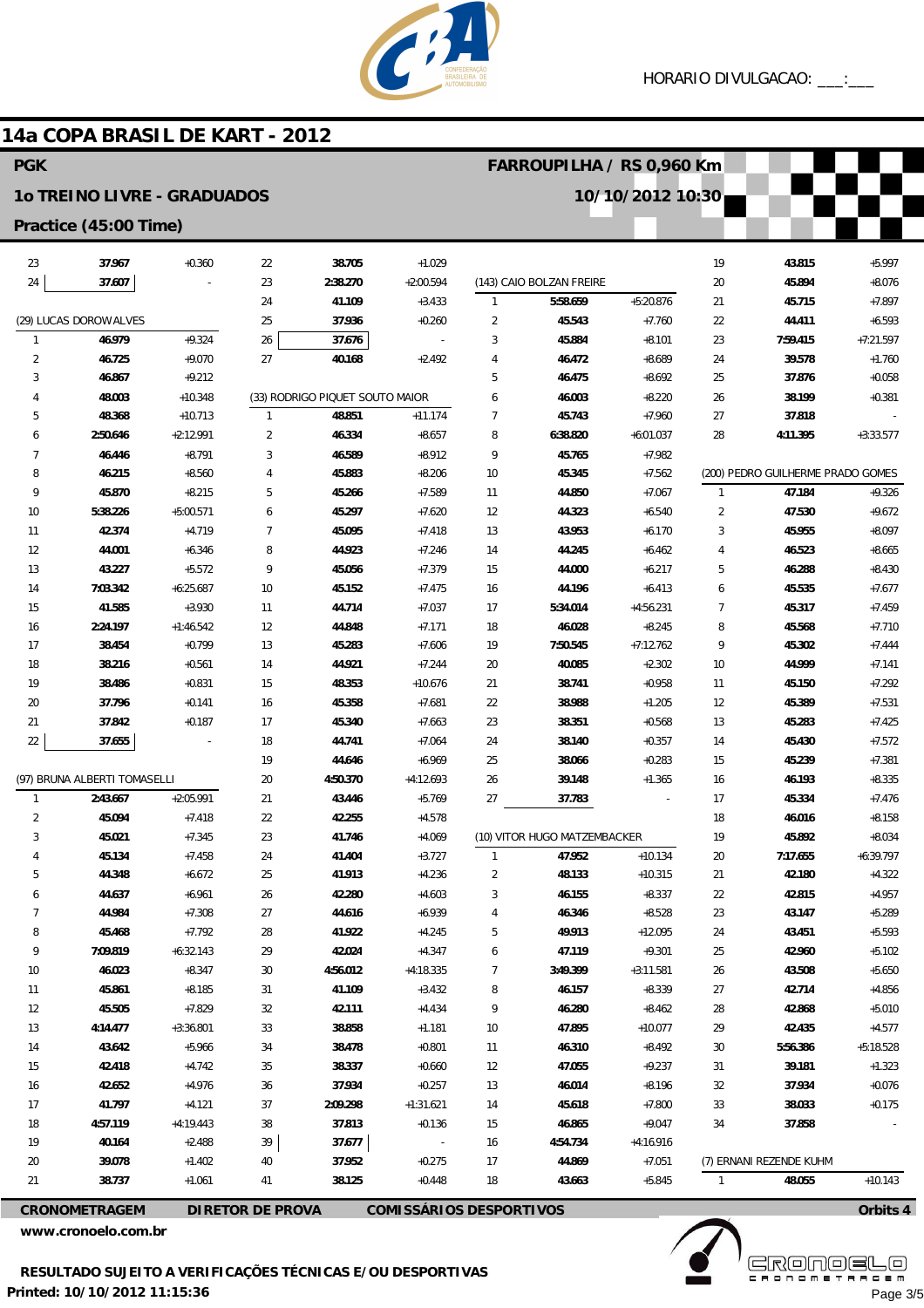

## 14a COPA BRASIL DE KART - 2012

| <b>PGK</b>     |                                    |                      |                  |                                   | FARROUPILHA / RS 0,960 Km |                |                                    |                          |                |                                  |                      |
|----------------|------------------------------------|----------------------|------------------|-----------------------------------|---------------------------|----------------|------------------------------------|--------------------------|----------------|----------------------------------|----------------------|
|                | <b>10 TREINO LIVRE - GRADUADOS</b> |                      |                  |                                   |                           |                |                                    | 10/10/2012 10:30         |                |                                  |                      |
|                | Practice (45:00 Time)              |                      |                  |                                   |                           |                |                                    |                          |                |                                  |                      |
| $\overline{2}$ | 47.978                             | $+10.066$            | 8                | 46.252                            | $+8.101$                  | 23             | 39.966                             | $+1.803$                 | $\mathbf{1}$   | 47.724                           | $+9.511$             |
| 3              | 46.972                             | $+9.060$             | 9                | 45.413                            | $+7.262$                  | 24             | 39.411                             | $+1.248$                 | $\overline{2}$ | 2:11.238                         | $+1:33.025$          |
| 4              | 46.379                             | $+8.467$             | 10               | 2:27.230                          | +1:49.079                 | 25             | 38.618                             | $+0.455$                 | 3              | 45.543                           | $+7.330$             |
| 5              | 46.070                             | $+8.158$             | 11               | 44.524                            | $+6.373$                  | 26             | 57.585                             | $+19.422$                | 4              | 45.187                           | $+6.974$             |
| 6              | 45.123                             | $+7.211$             | 12               | 44.151                            | $+6.000$                  | 27             | 38.163                             | $\overline{\phantom{a}}$ | 5              | 44.525                           | $+6.312$             |
| $\overline{7}$ | 45.239                             | $+7.327$             | 13               | 44.512                            | $+6.361$                  | 28             | 1:56.757                           | $+1:18.594$              | 6              | 44.882                           | $+6.669$             |
| 8              | 45.160                             | $+7.248$             | 14               | 46.114                            | $+7.963$                  |                |                                    |                          | $\overline{7}$ | 45.067                           | $+6.854$             |
| 9              | 45.184                             | $+7.272$             | 15               | 43.615                            | $+5.464$                  |                | (510) PAULO CESAR BARBOSA DOS SANT |                          | 8              | 45.535                           | $+7.322$             |
| 10             | 44.910                             | $+6.998$             | 16               | 6:16.570                          | $+5:38.419$               | $\mathbf{1}$   | 47.766                             | $+9.588$                 | 9              | 45.481                           | $+7.268$             |
| 11             | 47.705                             | $+9.793$             | 17               | 41.182                            | $+3.031$                  | $\overline{2}$ | 46.036                             | $+7.858$                 | 10             | 45.085                           | $+6.872$             |
| 12             | 4:42.417                           | $+4:04.505$          | 18               | 40.492                            | $+2.341$                  | 3              | 45.970                             | $+7.792$                 | 11             | 45.674                           | $+7.461$             |
| 13             | 45.843                             | $+7.931$             | 19               | 39.309                            | $+1.158$                  | 4              | 45.161                             | $+6.983$                 | 12             | 6:53.270                         | $+6:15.057$          |
| 14             | 46.156                             | $+8.244$             | 20               | 39.653                            | $+1.502$                  | 5              | 45.631                             | $+7.453$                 | 13             | 45.410                           | $+7.197$             |
| 15             | 45.544                             | $+7.632$             | 21               | 39.352                            | $+1.201$                  | 6              | 45.903                             | $+7.725$                 | 14             | 44.687                           | $+6.474$             |
| 16             | 45.551                             | $+7.639$             | 22               | 38.939                            | $+0.788$                  | $\overline{7}$ | 46.393                             | $+8.215$                 | 15             | 45.447                           | $+7.234$             |
| 17             | 45.266                             | $+7.354$             | 23               | 38.525                            | $+0.374$                  | 8              | 45.345                             | $+7.167$                 | 16             | 44.090                           | $+5.877$             |
| 18             | 45.381                             | $+7.469$             | 24               | 41.929                            | $+3.778$                  | 9              | 45.556                             | $+7.378$                 | 17             | 44.123                           | $+5.910$             |
| 19             | 44.727                             | $+6.815$             | 25               | 38.513                            | $+0.362$                  | 10             | 45.392                             | $+7.214$                 | 18             | 43.750                           | $+5.537$             |
| 20             | 44.370                             | $+6.458$             | 26               | 38.151                            | $\overline{\phantom{a}}$  | 11             | 3:42.300                           | $+3:04.122$              | 19             | 44.908                           | $+6.695$             |
| 21             | 44.133                             | $+6.221$             | 27               | 38.639                            | $+0.488$                  | 12             | 49.263                             | $+11.085$                | 20             | 43.291                           | $+5.078$             |
| 22             | 44.662                             | $+6.750$             | 28               | 41.068                            | $+2.917$                  | 13             | 47.766                             | $+9.588$                 | 21             | 43.587                           | $+5.374$             |
| 23             | 43.484                             | $+5.572$             | 29               | 39.028                            | $+0.877$                  | 14             | 1:59.931                           | $+1:21.753$              | 22             | 44.056                           | $+5.843$             |
| 24             | 43.732                             | $+5.820$             | 30               | 3:15.677                          | $+2:37.526$               | 15             | 45.622                             | $+7.444$                 | 23             | 43.459                           | $+5.246$             |
| 25             | 43.635                             | $+5.723$             | 31               | 40.450                            | $+2.299$                  | 16             | 45.677                             | $+7.499$                 | 24             | 7:26.820                         | $+6:48.607$          |
| 26<br>27       | 44.235<br>42.758                   | $+6.323$<br>$+4.846$ | 32               | 40.023                            | $+1.872$                  | 17<br>18       | 45.328<br>45.111                   | $+7.150$<br>$+6.933$     | 25<br>26       | 40.678<br>38.902                 | $+2.465$<br>$+0.689$ |
| 28             | 43.022                             | $+5.110$             |                  | (13) JOHILTON VARGAS PAVLAK FILHO |                           | 19             | 44.669                             | $+6.491$                 | 27             | 40.709                           | $+2.496$             |
| 29             | 45.445                             | $+7.533$             | $\mathbf{1}$     | 47.875                            | $+9.712$                  | 20             | 44.292                             | $+6.114$                 | 28             | 38.541                           | $+0.328$             |
| 30             | 7:24.988                           | $+6:47.076$          | $\overline{2}$   | 45.079                            | $+6.916$                  | 21             | 43.742                             | $+5.564$                 | 29             | 5:57.673                         | $+5:19.460$          |
| 31             | 40.626                             | $+2.714$             | 3                | 44.907                            | $+6.744$                  | 22             | 43.936                             | $+5.758$                 | 30             | 38.571                           | $+0.358$             |
| 32             | 41.694                             | $+3.782$             | $\overline{4}$   | 46.354                            | $+8.191$                  | 23             | 45.550                             | $+7.372$                 | 31             | 38.213                           |                      |
| 33             | 38.908                             | $+0.996$             | 5                | 47.101                            | $+8.938$                  | 24             | 43.390                             | $+5.212$                 |                |                                  |                      |
| 34             | 38.192                             | $+0.280$             | 6                | 45.587                            | $+7.424$                  | 25             | 9:33.463                           | $+8:55.285$              |                | (11) JOAO VITOR MARTINS FERREIRA |                      |
| $35\,$         | 38.242                             | $+0.330$             | $\overline{7}$   | 45.478                            | $+7.315$                  | 26             | 41.393                             | $+3.215$                 | $\mathbf{1}$   | 46.072                           | $+7.631$             |
| 36             | 37.912                             |                      | 8                | 45.002                            | $+6.839$                  | 27             | 39.047                             | $+0.869$                 | 2              | 45.844                           | $+7.403$             |
| 37             | 38.331                             | $+0.419$             | 9                | 45.069                            | $+6.906$                  | 28             | 38.994                             | $+0.816$                 | 3              | 45.196                           | $+6.755$             |
| 38             | 3:53.287                           | $+3:15.375$          | 10               | 4:25.368                          | $+3:47.205$               | 29             | 41.253                             | $+3.075$                 | 4              | 45.568                           | $+7.127$             |
| 39             | 38.745                             | $+0.833$             | 11               | 45.386                            | $+7.223$                  | 30             | 39.441                             | $+1.263$                 | 5              | 45.966                           | $+7.525$             |
| 40             | 38.442                             | $+0.530$             | 12               | 45.048                            | $+6.885$                  | 31             | 38.453                             | $+0.275$                 | 6              | 45.762                           | $+7.321$             |
| 41             | 37.917                             | $+0.005$             | 13               | 45.022                            | $+6.859$                  | 32             | 39.958                             | $+1.780$                 | 7              | 45.554                           | $+7.113$             |
|                |                                    |                      | 14               | 44.422                            | $+6.259$                  | 33             | 38.730                             | $+0.552$                 | 8              | 46.043                           | $+7.602$             |
|                | (71) PEDRO HENRIQUE                |                      | 15               | 43.761                            | $+5.598$                  | 34             | 38.178                             | $\overline{\phantom{a}}$ | 9              | 45.545                           | $+7.104$             |
| $\mathbf{1}$   | 48.069                             | $+9.918$             | 16               | 43.163                            | $+5.000$                  | 35             | 38.846                             | $+0.668$                 | $10$           | 3:41.342                         | $+3:02.901$          |
| $\overline{2}$ | 46.901                             | $+8.750$             | 17               | 43.106                            | $+4.943$                  | 36             | 39.136                             | $+0.958$                 | 11             | 45.840                           | $+7.399$             |
| 3              | 46.238                             | $+8.087$             | 18               | 5:02.953                          | $+4:24.790$               | 37             | 38.376                             | $+0.198$                 | 12             | 45.764                           | $+7.323$             |
|                | 2:22.046                           | +1:43.895            | 19               | 41.308                            | $+3.145$                  | 38             | 38.302                             | $+0.124$                 | 13             | 45.494                           | $+7.053$             |
| 5              | 46.828                             | $+8.677$             | 20               | 42.020                            | $+3.857$                  | 39             | 38.485                             | $+0.307$                 | 14             | 45.436                           | $+6.995$             |
| 6              | 3:01.806                           | $+2:23.655$          | 21               | 41.871                            | $+3.708$                  |                |                                    |                          | 15             | 45.316                           | $+6.875$             |
| 7              | 5:43.128                           | +5:04.977            | 22               | 4:37.980                          | $+3:59.817$               |                | (5) LUCA TRAVAGLINI                |                          | 16             | 44.321                           | $+5.880$             |
|                | <b>CRONOMETRACEM</b>               |                      | DIRETOR DE PROVA |                                   | COMISSÁRIOS DESPORTIVOS   |                |                                    |                          |                |                                  | Orbits 4             |

www.cronoelo.com.br